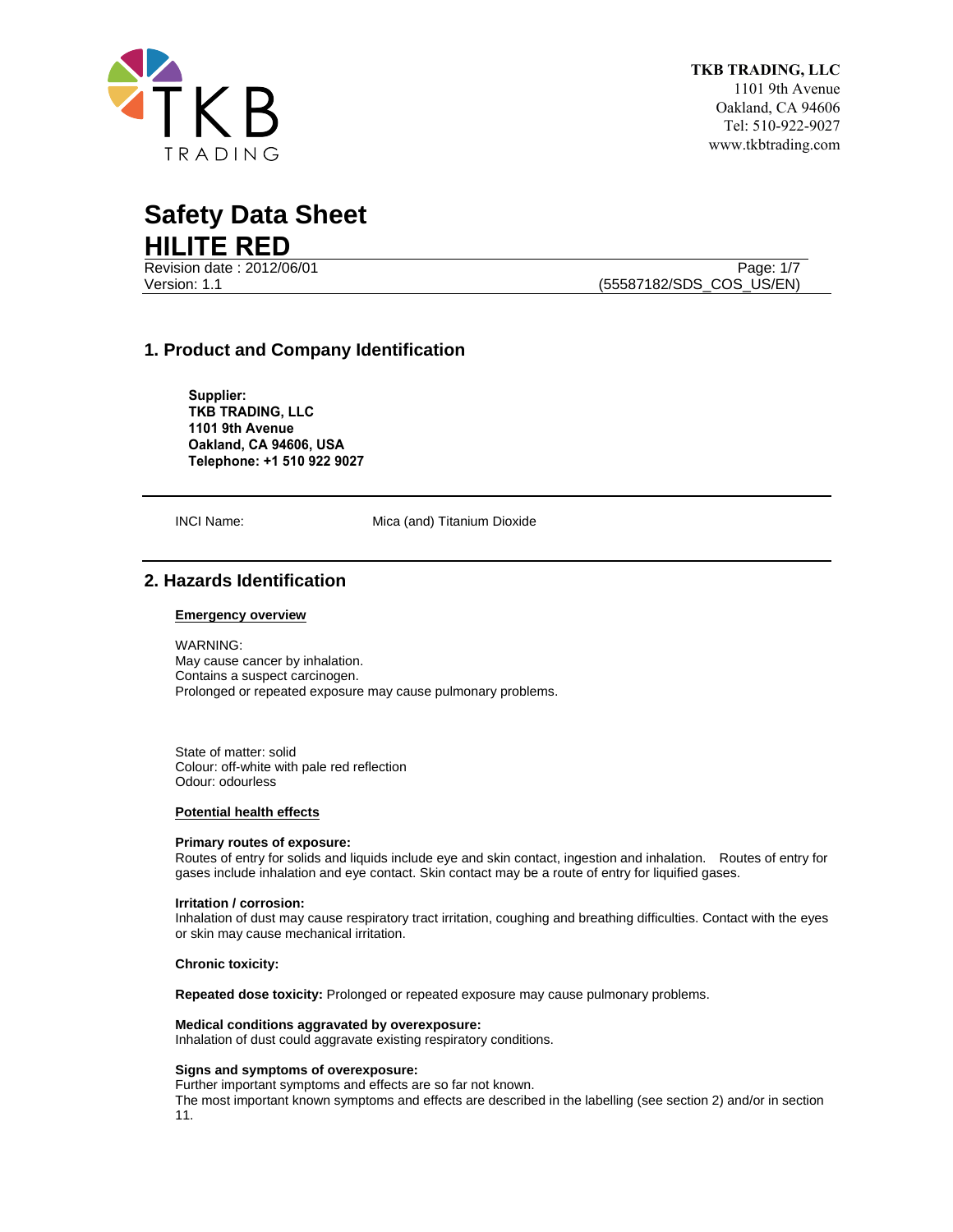Revision date : 2012/06/01 Page: 2/7

# Version: 1.1 (55587182/SDS\_COS\_US/EN)

## **Potential environmental effects**

## **Aquatic toxicity:**

At the present state of knowledge, no negative ecological effects are expected. The inhibition of the degradation activity of activated sludge is not anticipated when introduced to biological treatment plants in appropriate low concentrations. The product has not been tested. The statement has been derived from the properties of the individual components.

# **3. Composition / Information on Ingredients**

| <b>CAS Number</b> | Content (W/W)         | <b>Chemical name</b> |
|-------------------|-----------------------|----------------------|
| 12001-26-2        | $45.0 - 58.0$<br>%    | Mica-group minerals  |
| 1317-80-2         | $42.0 - 53.0$<br>$\%$ | Rutile (TiO2)        |
| 18282-10-5        | $0.0 - 2.0 %$         | Tin oxide (SnO2)     |

# **4. First-Aid Measures**

#### **General advice:**

Remove contaminated clothing.

#### **If inhaled:**

If difficulties occur after dust has been inhaled, remove to fresh air and seek medical attention.

#### **If on skin:**

Wash thoroughly with soap and water. If irritation develops, seek medical attention.

## **If in eyes:**

Wash affected eyes for at least 15 minutes under running water with eyelids held open. If irritation develops, seek medical attention.

#### **If swallowed:**

Rinse mouth and then drink plenty of water. Do not induce vomiting. Never induce vomiting or give anything by mouth if the victim is unconscious or having convulsions. Seek medical attention if necessary.

#### **Note to physician**

Treatment: Treat according to symptoms (decontamination, vital functions), no known specific antidote.

# **5. Fire-Fighting Measures**

Flash point: not applicable not applicable Autoignition: not applicable Flammability: does not ignite

**Suitable extinguishing media:**  dry powder, foam

**Unsuitable extinguishing media for safety reasons:**  carbon dioxide

#### **Hazards during fire-fighting:**

No particular hazards known.

**Protective equipment for fire-fighting:** Wear a self-contained breathing apparatus.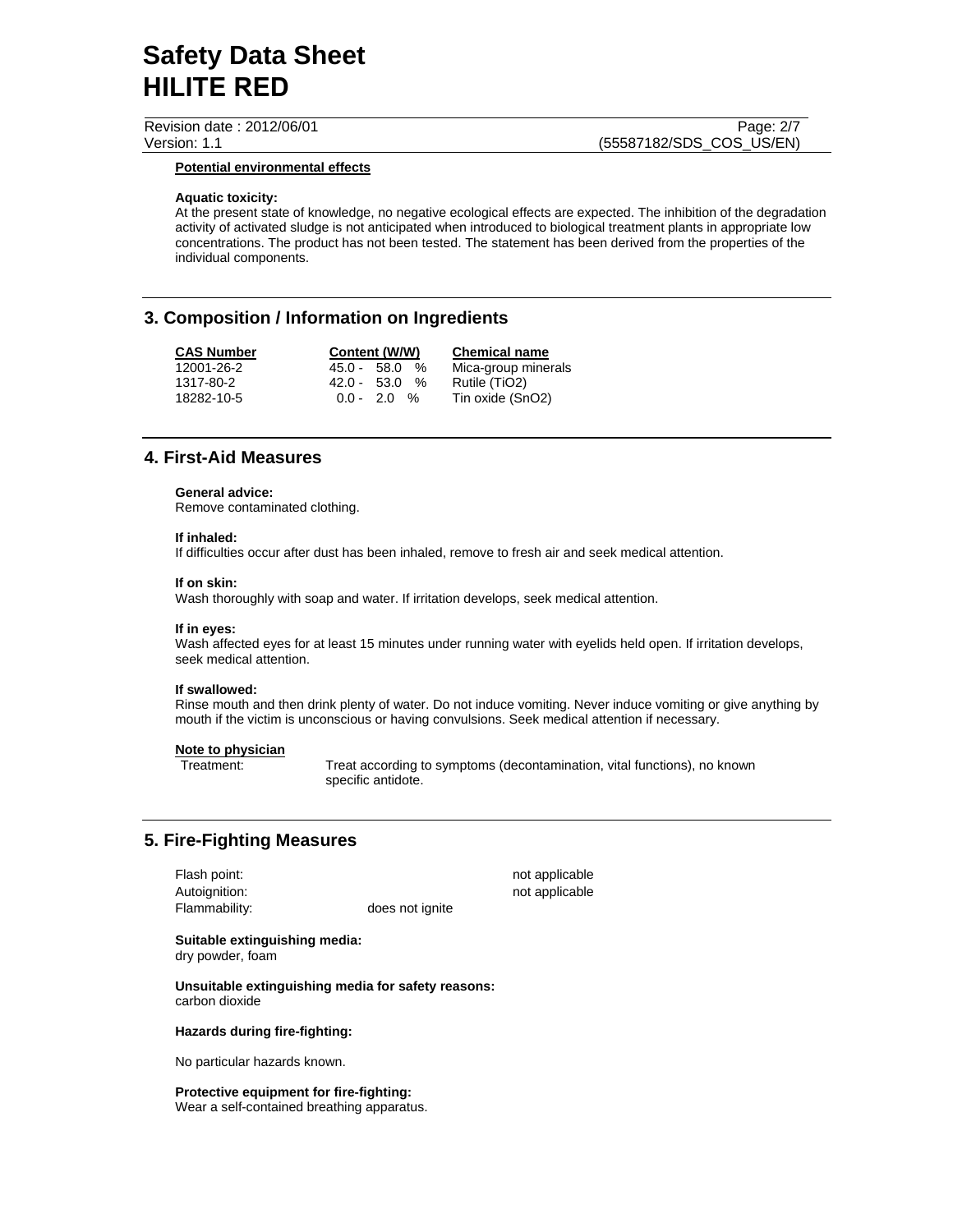Revision date : 2012/06/01 Page: 3/7

Version: 1.1 (55587182/SDS\_COS\_US/EN)

### **Further information:**

Dispose of fire debris and contaminated extinguishing water in accordance with official regulations.

If exposed to fire, keep containers cool by spraying with water.

# **6. Accidental release measures**

#### **Personal precautions:**

Wear appropriate respiratory protection. Use personal protective clothing. Ensure adequate ventilation.

#### **Environmental precautions:**

Do not empty into drains.

This product is not regulated by RCRA. This product is not regulated by CERCLA ('Superfund').

### **Cleanup:**

For small amounts: Pick up with suitable appliance and dispose of. For large amounts: Pick up with suitable appliance and dispose of.

Spills should be contained and placed in suitable containers for disposal.

# **7. Handling and Storage**

#### **Handling**

#### **General advice:**

Breathing must be protected when large quantities are decanted without local exhaust ventilation. Avoid contact with the skin, eyes and clothing.

Avoid dust formation. Closed containers should only be opened in well-ventilated areas.

#### **Protection against fire and explosion:** No special precautions necessary.

**See MSDS section 5 - Fire fighting measures. Prevent electrostatic charge accumulation.** 

# **Storage**

**General advice:** Keep in a cool place. Keep container dry.

# **8. Exposure Controls and Personal Protection**

## **Components with workplace control parameters**

| Tin oxide (SnO2)    |              |                                                            |
|---------------------|--------------|------------------------------------------------------------|
|                     | <b>ACGIH</b> | TWA value $2 \text{ mg/m}3$ (tin $(Sn)$ );                 |
| Mica-group minerals | <b>OSHA</b>  | TWA value 20 millions of particles per cubic foot of air : |
|                     | <b>ACGIH</b> | TWA value 3 mg/m3 Respirable fraction :                    |

## **Personal protective equipment**

#### **Respiratory protection:**

Observe OSHA regulations for respirator use (29 CFR 1910.134). Wear a NIOSH-certified (or equivalent) organic vapour/particulate respirator.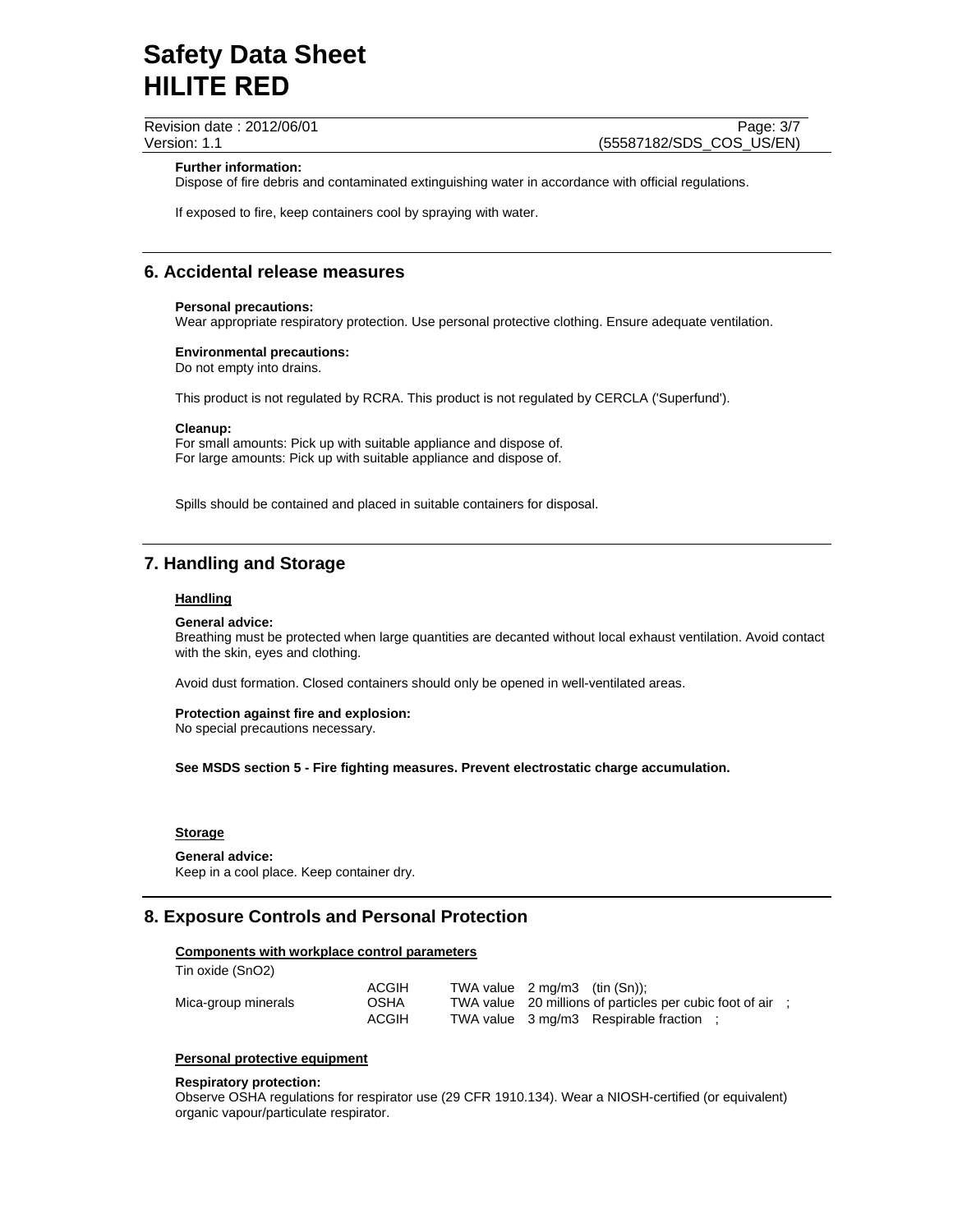Revision date : 2012/06/01 Page: 4/7

Version: 1.1 (55587182/SDS\_COS\_US/EN)

#### **Hand protection:**

Chemical resistant protective gloves

## **Eye protection:**

Safety glasses with side-shields.

#### **General safety and hygiene measures:**

Handle in accordance with good industrial hygiene and safety practice. Due to the colouring properties of the product closed work clothes should be used, to avoid stains during manipulation. Hands and/or face should be washed before breaks and at the end of the shift. Wash soiled clothing immediately.

# **9. Physical and Chemical Properties**

| Form:                         | powder                             |                                                                        |  |
|-------------------------------|------------------------------------|------------------------------------------------------------------------|--|
| Odour:                        | odourless                          |                                                                        |  |
| Colour:                       | off-white with pale red reflection |                                                                        |  |
| pH value:                     | $7.0 - 11.0$                       | $4\%$ (m))                                                             |  |
| Melting point:                |                                    | The substance / product decomposes.                                    |  |
| Density:                      | $3.23$ g/cm $3$                    | (approx. $20 °C$ )                                                     |  |
| Relative density:             | 3.23                               |                                                                        |  |
| Bulk density:                 | 210 kg/m3                          |                                                                        |  |
| Particle size:                | D95 6 - 48 µm                      |                                                                        |  |
| Solubility in water:          |                                    | insoluble                                                              |  |
| Solubility in other solvents: |                                    | insoluble                                                              |  |
| Other Information:            | indicated in this section.         | If necessary, information on other physical and chemical parameters is |  |

# **10. Stability and Reactivity**

#### **Conditions to avoid:**

Avoid dust formation. Avoid deposition of dust. See MSDS section 7 - Handling and storage.

#### **Substances to avoid:**

No substances known that should be avoided.

#### **Hazardous reactions:**

No hazardous reactions when stored and handled according to instructions. The product is chemically stable. Hazardous polymerization will not occur.

### **Decomposition products:**

Hazardous decomposition products: No hazardous decomposition products if stored and handled as prescribed/indicated.

#### **Thermal decomposition:**

No data available.

# **Corrosion to metals:**

No corrosive effect on metal.

# **11. Toxicological information**

## **Acute toxicity**

**Oral:** Type of value: LD50 Species: rat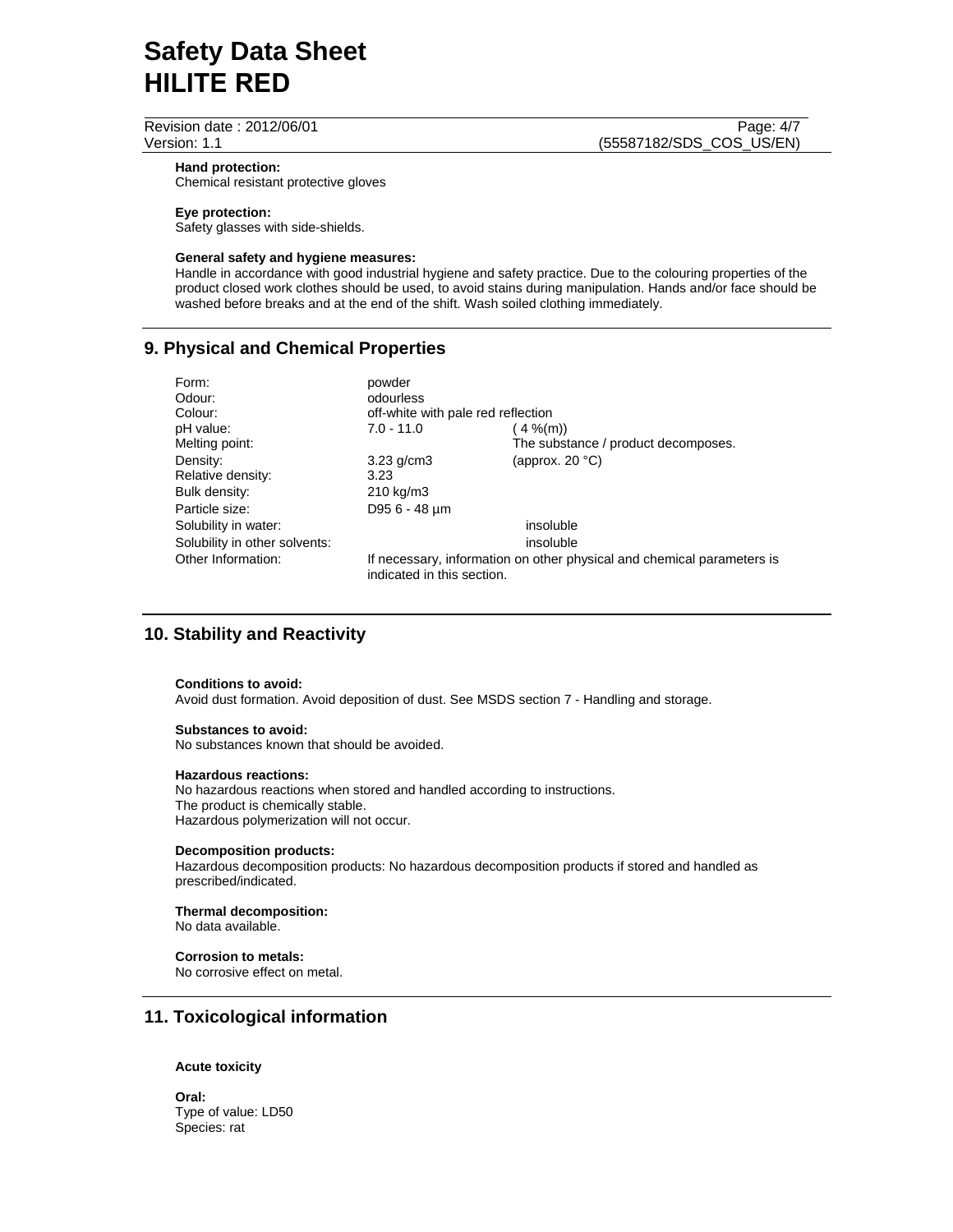Revision date : 2012/06/01 Page: 5/7

Version: 1.1 (55587182/SDS\_COS\_US/EN)

Value: > 2,000 mg/kg

The product has not been tested. The statement has been derived from the properties of the individual components.

# **Inhalation:**

Type of value: LC50 not determined

### **Dermal:**

Type of value: LD50 not determined

## **Irritation / corrosion**

**Skin:** 

May cause mechanical irritation.

# **Eye:**

May cause mechanical irritation.

### **Carcinogenicity**

### *Information on: Rutile (TiO2)*

*IARC (International Agency for Research on Cancer) has classified this substance as group 2B (The agent is possibly carcinogenic to humans). In long-term studies in rats in which the substance was given by inhalation, a carcinogenic effect was observed. Tumors were only observed in rats after chronic inhalative exposure to high concentrations which caused sustained lung inflammation. In long-term studies in rats and mice in which the substance was given by feed, a carcinogenic effect was not observed. Dermal exposure is not expected to be carcinogenic.* 

----------------------------------

# **12. Ecological Information**

## **Fish**

Acute: Fish/LC50 (96 h): > 100 mg/l The product has not been tested. The statement has been derived from the properties of the individual components.

Chronic:

No data available.

## **Aquatic invertebrates**

Acute: daphnia/LC50 (48 h): not determined

Chronic: No data available.

#### **Aquatic plants**

Toxicity to aquatic plants: algae/EC50 (72 h): not determined

## **Microorganisms**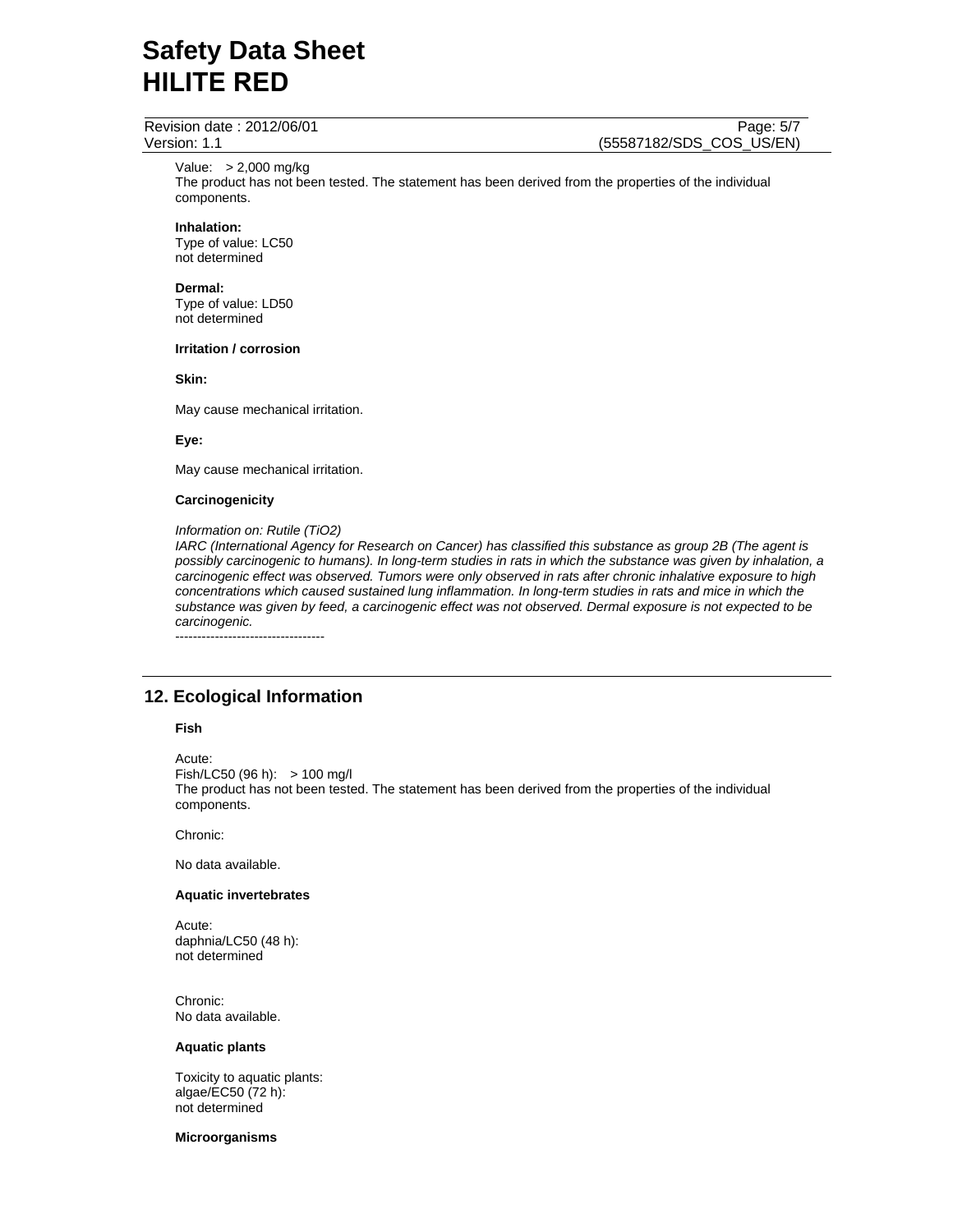Revision date : 2012/06/01 Page: 6/7

Version: 1.1 (55587182/SDS\_COS\_US/EN)

Toxicity to microorganisms: bacteria/EC50 (0.5 h): not determined

## **Degradability / Persistence Biological / Abiological Degradation**

Evaluation: Not readily biodegradable (by OECD criteria). The colourant is insoluble in water and can thus be separated from water mechanically in suitable effluent treatment plant

# **13. Disposal considerations**

#### **Waste disposal of substance:**

Must be disposed of or incinerated in accordance with local regulations. Dispose of in a licensed facility. Do not discharge into drains/surface waters/groundwater. It is the waste generator's responsibility to determine if a particular waste is hazardous under RCRA.

## **Container disposal:**

Uncontaminated packaging can be re-used. Packs that cannot be cleaned should be disposed of in the same manner as the contents.

# **14. Transport Information**

**Land transport**  USDOT Not classified as a dangerous good under transport regulations **Sea transport**  IMDG Not classified as a dangerous good under transport regulations **Air transport**  IATA/ICAO

Not classified as a dangerous good under transport regulations

# **15. Regulatory Information**

## **Federal Regulations**

| <b>Registration status:</b><br>Chemical | TSCA. US | released / listed                                                                                                  |
|-----------------------------------------|----------|--------------------------------------------------------------------------------------------------------------------|
| Cosmetic                                | TSCA. US | released / exempt                                                                                                  |
| <b>OSHA hazard category:</b>            |          | IARC 1, 2A or 2B carcinogen; Chronic target organ effects reported; OSHA<br>PEL established: ACGIH TLV established |

**EPCRA 311/312 (Hazard categories):** Acute; Chronic